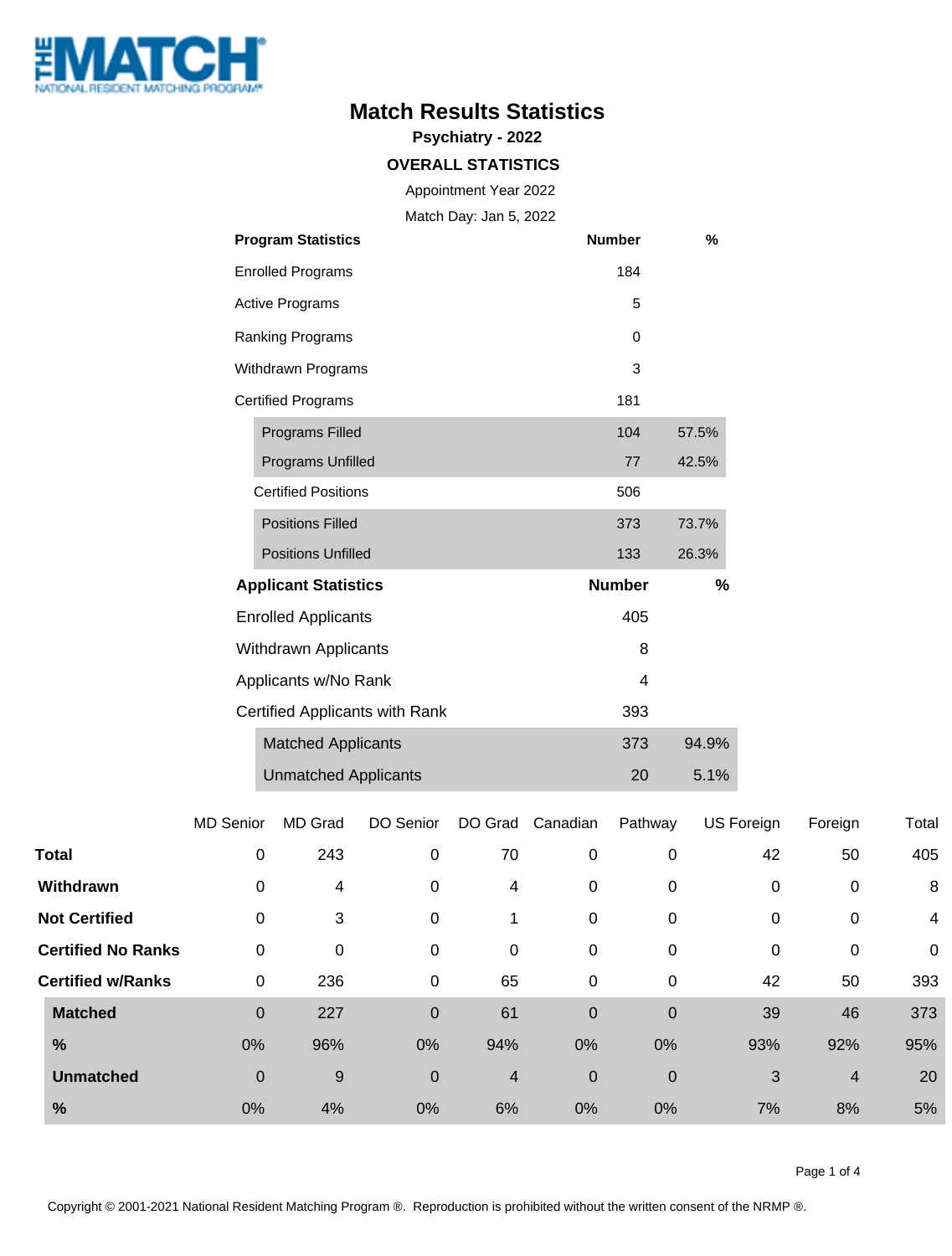### **STATISTICS BY SPECIALTY**

# **Child and Adolescent Psychiatry**

| <b>Program Statistics</b>              | <b>Number</b> | $\%$  |
|----------------------------------------|---------------|-------|
| <b>Enrolled Programs</b>               | 123           |       |
| <b>Active Programs</b>                 | 4             |       |
| Ranking Programs                       | 0             |       |
| <b>Withdrawn Programs</b>              | 3             |       |
| <b>Certified Programs</b>              | 120           |       |
| <b>Programs Filled</b>                 | 71            | 59.2% |
| <b>Programs Unfilled</b>               | 49            | 40.8% |
| <b>Certified Positions</b>             | 380           |       |
| <b>Positions Filled</b>                | 290           | 76.3% |
| <b>Positions Unfilled</b>              | 90            | 23.7% |
|                                        |               |       |
| <b>Applicant Statistics</b>            | <b>Number</b> | $\%$  |
| <b>Matched Applicants</b>              | 290           |       |
| U.S. Foreign                           | 32            | 11.0% |
| <b>MD</b> Graduate                     | 176           | 60.7% |
| Foreign                                | 32            | 11.0% |
| DO Graduate                            | 50            | 17.2% |
| Applicants Preferring this Specialty * | 303           |       |
| Matched to this Specialty              | 290           | 95.7% |
| Matched to Different Specialty         | 0             | 0.0%  |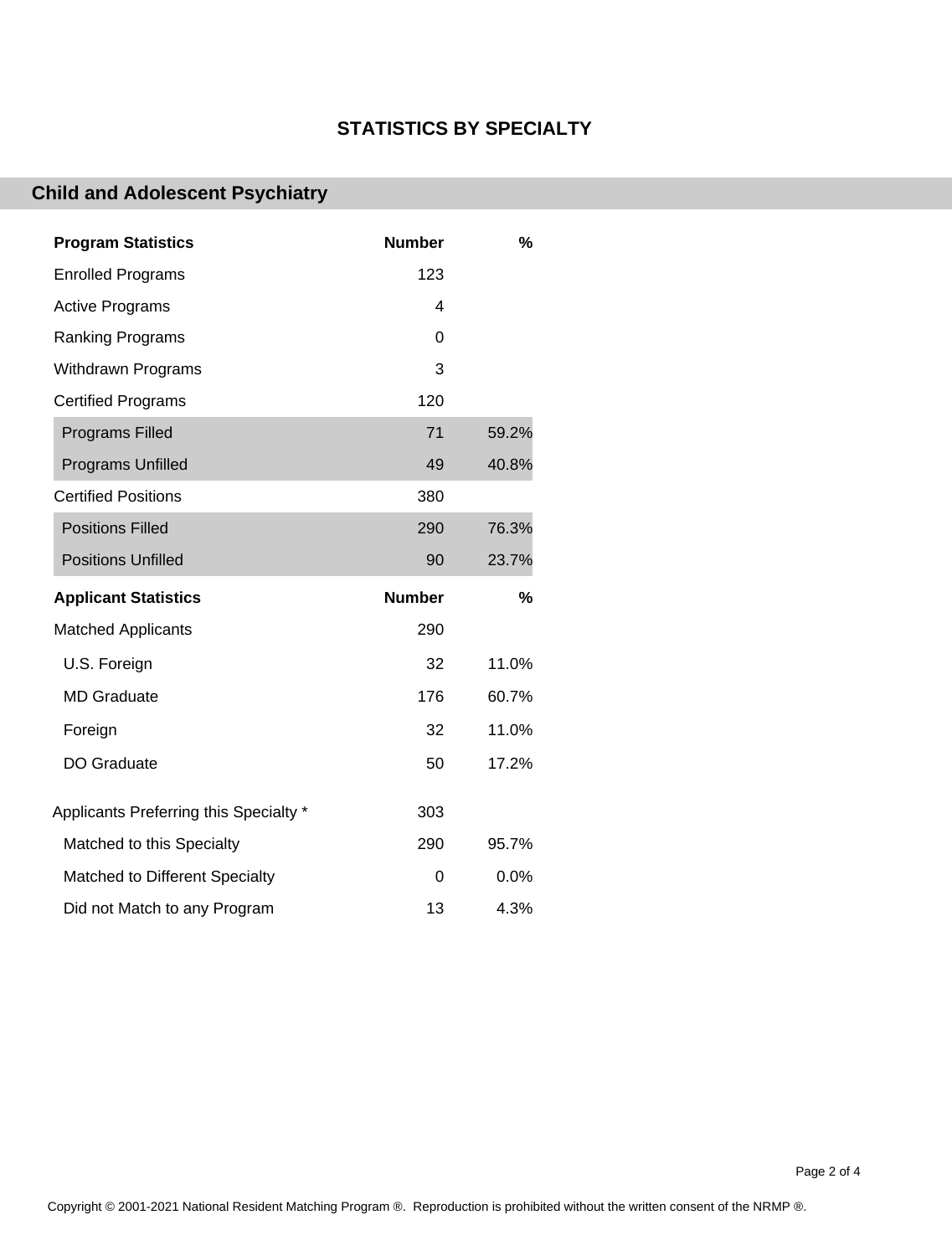# **Consultation-Liaison Psychiatry**

| <b>Program Statistics</b>              | <b>Number</b>  | $\%$  |
|----------------------------------------|----------------|-------|
| <b>Enrolled Programs</b>               | 61             |       |
| <b>Active Programs</b>                 | 1              |       |
| <b>Ranking Programs</b>                | 0              |       |
| <b>Withdrawn Programs</b>              | $\Omega$       |       |
| <b>Certified Programs</b>              | 61             |       |
| <b>Programs Filled</b>                 | 33             | 54.1% |
| Programs Unfilled                      | 28             | 45.9% |
| <b>Certified Positions</b>             | 126            |       |
| <b>Positions Filled</b>                | 83             | 65.9% |
| <b>Positions Unfilled</b>              | 43             | 34.1% |
|                                        |                |       |
| <b>Applicant Statistics</b>            | <b>Number</b>  | %     |
| <b>Matched Applicants</b>              | 83             |       |
| U.S. Foreign                           | $\overline{7}$ | 8.4%  |
| <b>MD</b> Graduate                     | 51             | 61.4% |
| Foreign                                | 14             | 16.9% |
| DO Graduate                            | 11             | 13.3% |
| Applicants Preferring this Specialty * | 90             |       |
| Matched to this Specialty              | 83             | 92.2% |
| Matched to Different Specialty         | 0              | 0.0%  |